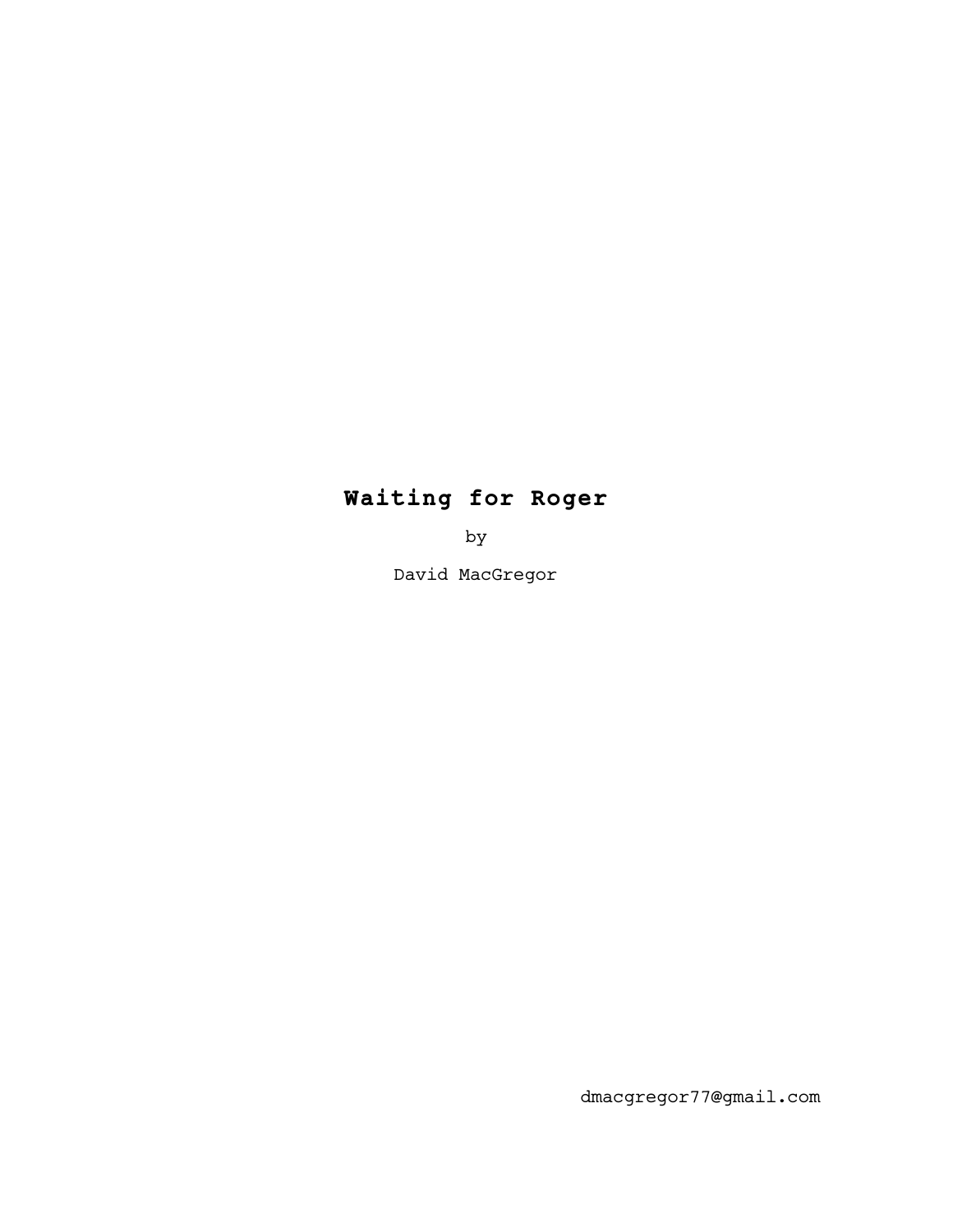# Setting

A bus stop.

# Time

Now and then.

## **Characters**

 SHARON - Woman in her 20s-50s. FAITH - Woman in her 20s-50s.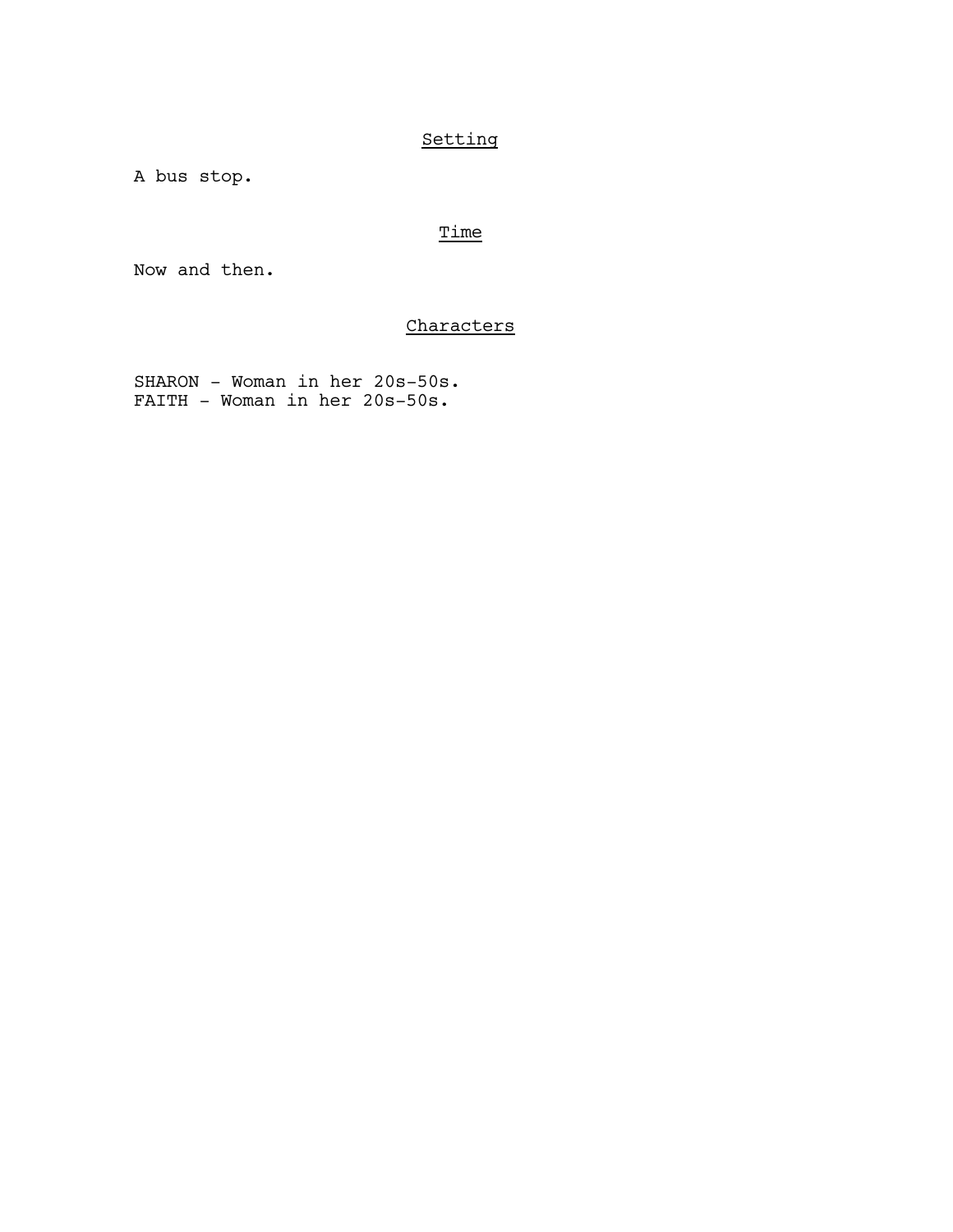Lights up on a bench at a bus stop. SHARON sits, immersed in her phone, as FAITH approaches and sits down. FAITH has a large purse, and she keeps her right hand inside it for the duration of the play.

FAITH

Anything exciting happening in phone-world?

SHARON

I'm sorry?

#### FAITH

Anything exciting happening?

SHARON

Oh, no, not particularly. Just scrolling through stuff and waiting for the bus.

#### FAITH

Well, it's just a phone. Just a screen to stare at to pass the time. It's not real life. Real life is where exciting things happen... sometimes out of the blue. Sometimes completely out of the blue. There you are living your life, everything calm, everything under control, one day disappearing into the next, then out of nowhere... BOOM!!!

#### SHARON

Boom?

FAITH

Your head explodes. Or your world. It's messy. Really, really messy. So messy you just know you're never going to be able to clean it up without some drastic action. You ever had a mess like that?

#### SHARON

Hasn't everyone?

#### FAITH

Don't get me wrong, I like men...for the most part. But there are some of them...hoo daddy. I mean, fill in the blank for me. All men are...?

SHARON

Men? Don't get me started. I was married once, and on our honeymoon, my ex decided he liked one of the waitresses at the resort more than me.

FAITH

I know, right? All men are... (beat)

Pigs...dogs...swine...which I guess would be technically pigs again, and that's unfortunate because my understanding is that pigs are very intelligent and sweet animals.

(MORE)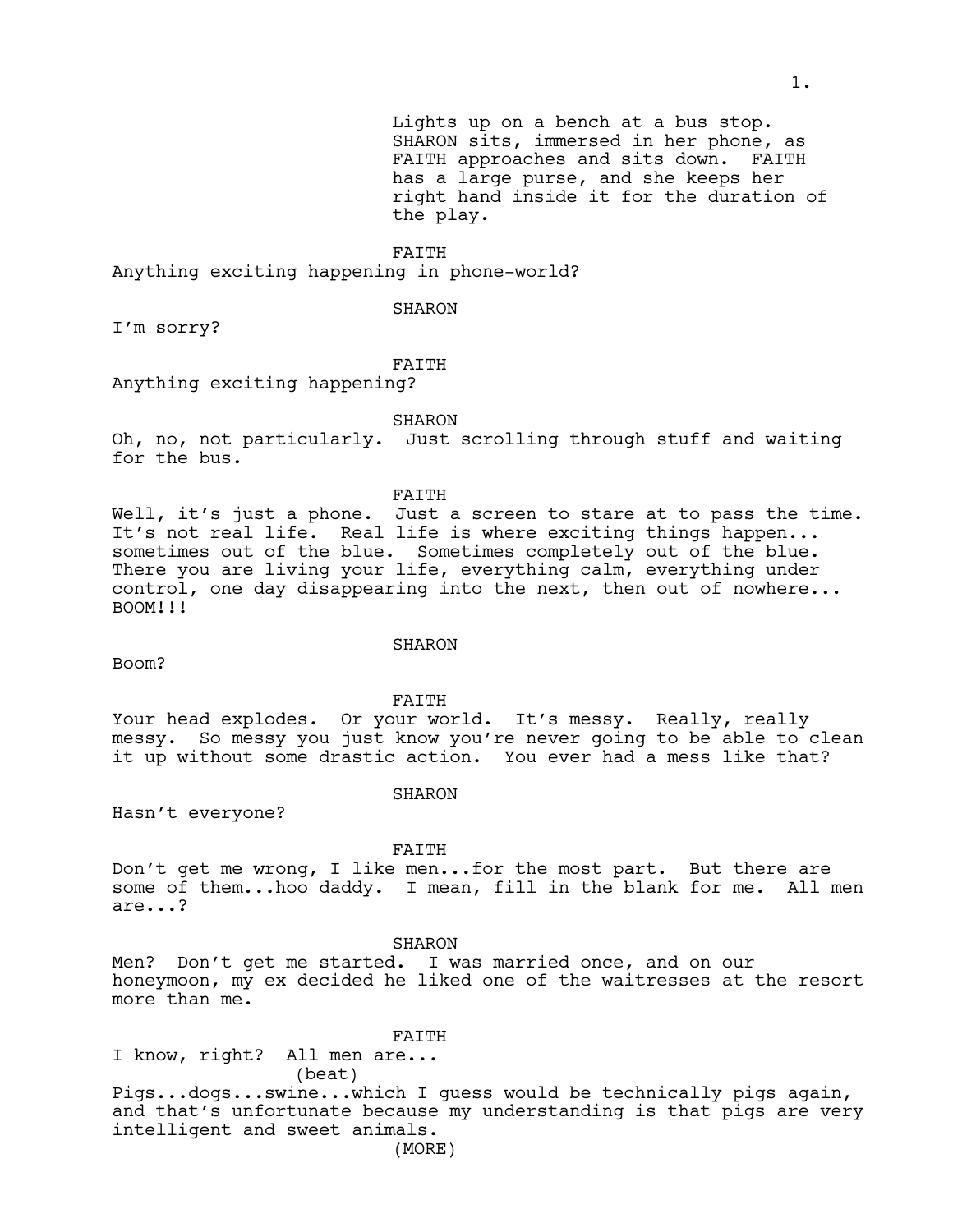### FAITH (cont'd)

Did you know that female Komodo dragons can get pregnant all by themselves? It's true. They don't need a male. That's an amazing evolutionary adaptation if you ask me.

### **SHARON**

(beat)

Sounds like it.

#### FAITH

I think human beings should seriously think about heading in that direction...a society in which men are completely irrelevant and unneeded for procreation purposes...which means they would be completely irrelevant and unneeded in general. Wouldn't that be nice? I think that would be nice. It would be peaceful, and people could finally get a decent night's sleep. Am I rambling? I am, aren't I? I'm sorry. You go back to your phone-world.

SHARON

No, no, it's fine. That's really interesting about the Komodo dragons. Are you waiting for the uptown bus?

FAITH

Oh yeah. You bet your sweet ass that's what I'm waiting for.

SHARON

Where are you headed?

### FAITH

Me? Nowhere.

SHARON So, you're not...getting on the bus?

FAITH

Nope. No bus for me. Not today. (beat)

Parthenogenesis.

#### SHARON

Excuse me?

FAITH

That's what it's called when females inseminate themselves. Parthenogenesis. I figured you secretly wanted to know what it was called, but were too shy to ask.

SHARON That's good to know...so, are you waiting for someone who's on the bus?

FAITH

What makes you ask that?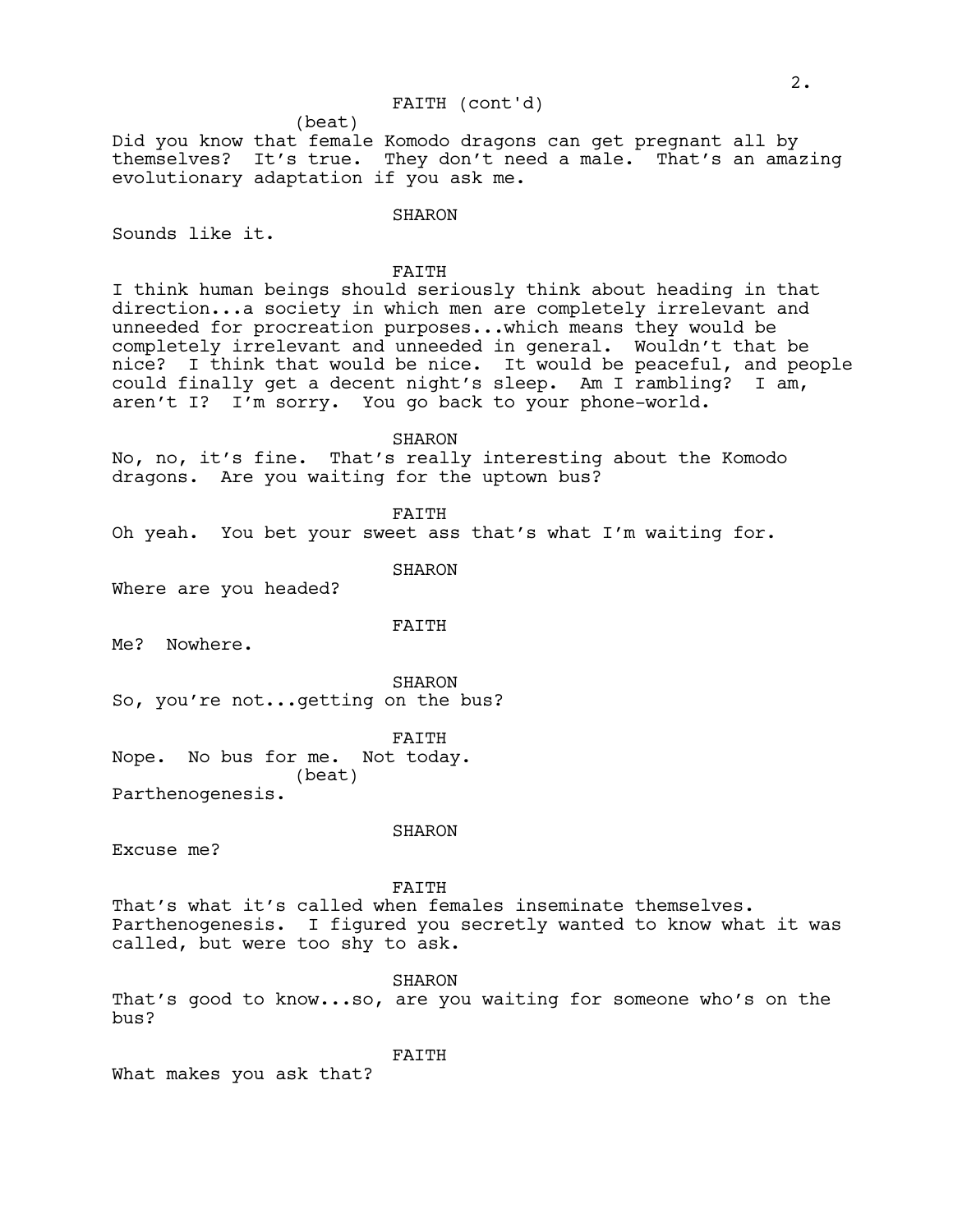SHARON

Nothing! Nothing. It's just...you're not going anywhere, so I figured maybe you were waiting for someone.

FAITH

Oh, I see what you did there! That's like a detective deal... deducing and whatnot. Sure...I can see I'm going to have to watch out for you! You're a smart one!

#### SHARON

No, not really.

#### FAITH

Oh, you are! I can tell! You've got that edge to you...like you actually understand what's going on in the world and it pisses you off that other people don't understand what's going on in the world, but you've kind of resigned yourself to being surrounded by morons and figure you're going to be dead soon anyway, so you just keep things to yourself and try to get through the day. That's the kind of vibe you give off. You're not a cop, are you? Like one of those undercover detective types?

SHARON

No.

FAITH

Have you been following me?

SHARON

No! I'm just sitting here waiting for the bus. I was here when you walked up. How could I be following you?

FAITH

Oh yeah. Yeah, that makes sense. Although that would be a very clever way to follow someone...the old sitting on a bench pretending you're not following them strategy. It's just...you're kind of looking at me funny.

SHARON

I'm not! No, I--oh, you know what it is? It's your purse! I love your purse!

FAITH

Oh really? Thank you!

#### **SHARON**

It's a Gucci?

FAITH

No. I mean, I know the label says that, but I bought it off some street guy for ten bucks. It's a fake. Just a big, fat fake. Like so many things in life...

SHARON

Well, it's still nice. It matches your...your eyes.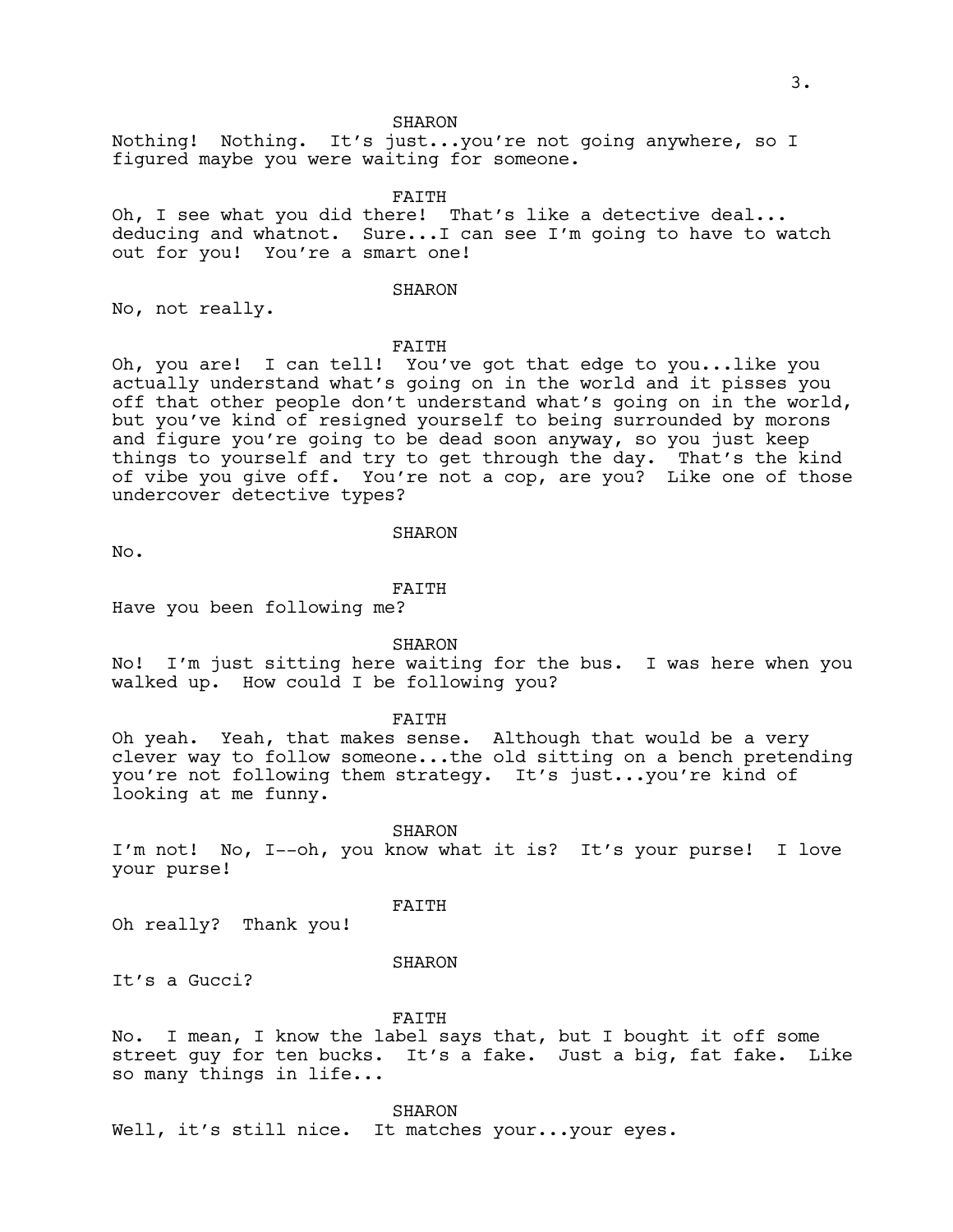FAITH Thank you! That's really nice of you to say. **SHARON** I notice that you're kind of keeping your hand inside it. FAITH My hand? SHARON Inside your purse. Like you're holding onto something. FAITH Am I? Oh, I am! How do you like that? How do you like them apples...? Huh. But it makes perfect sense. SHARON It does? FAITH I'm waiting for someone. SHARON That's...yeah. Who are you waiting for, exactly? FAITH Oh, I bet you can guess! SHARON I'm not sure I can. FAITH Now you stop that! You're a smart one! Go on, take a guess. **SHARON** I really don't... FAITH Oh, you want a hint? I'll give you a hint. I am waiting for...let's see, vegetable, animal, mineral...it's an animal! More specifically, a man. A man I live with. A man who is my fiancé. His name is Roger Epstein and he works at Aramark Industries in their packing division. His boss is Wendy, who is married, but apparently getting

divorced, at least according to her Facebook page, which is public and probably shouldn't be if she knew what was good for her. I mean, why do people post pictures like that?

SHARON

Like what?

FAITH

Like with her wearing my dead mother's necklace. That was a bit of a shock, seeing that, let me tell you. A gift from Roger, apparently. He just helped himself to it and gave it to her. I mean, the cheating is one thing...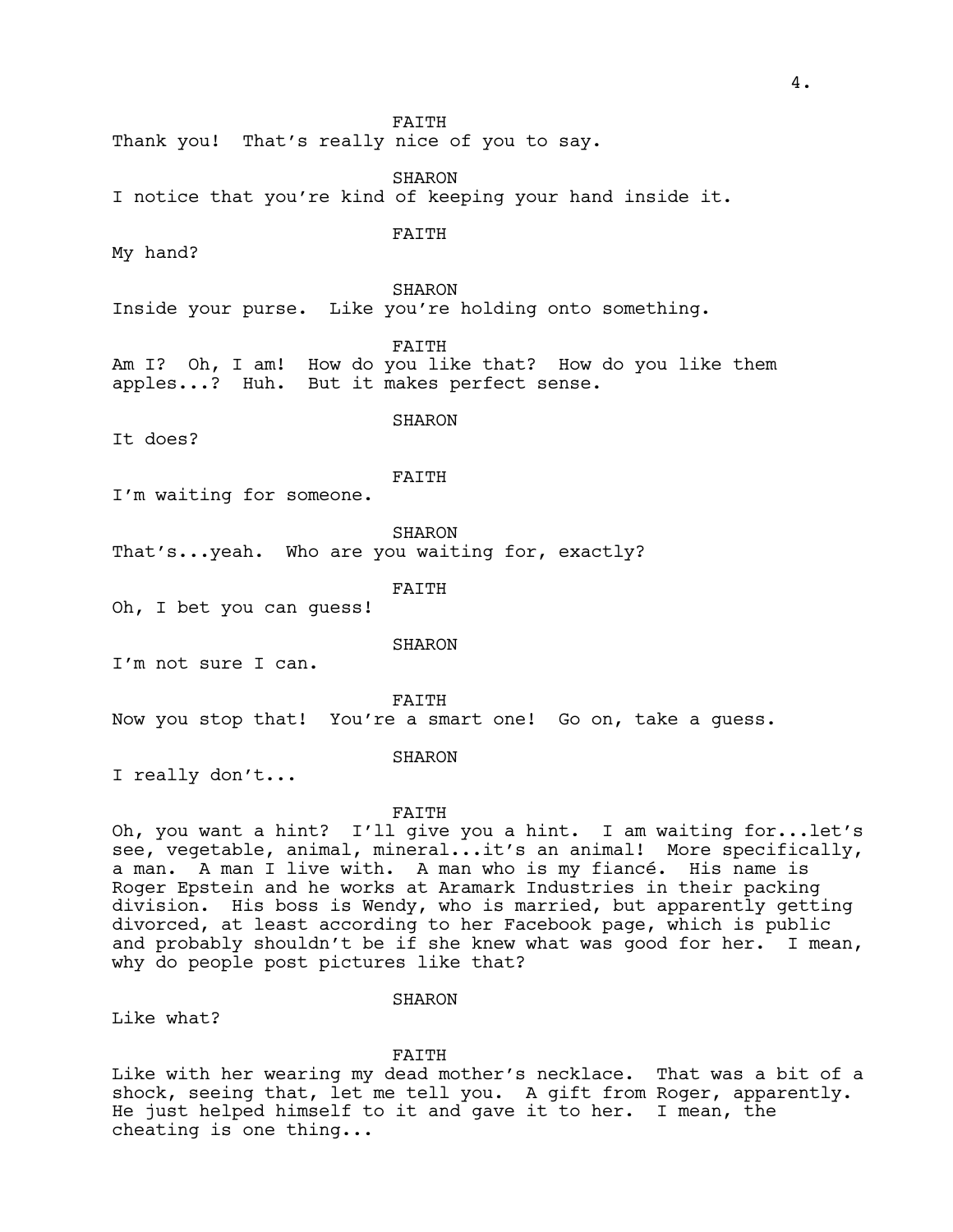#### SHARON

But your mother's necklace? Seriously? That's really crossing the line.

#### FAITH

It is, isn't it? But I love the photos of Wendy's dog! Dogs are amazing, don't you think? I mean, has anyone ever been betrayed by their dog? I say no... unless maybe bacon was involved. Do you think that's what's going on here? Is Wendy kind of like bacon from Roger's point of view? Just some delicious salty, apple-smoked meat that's there one second and then gone the next? Because that I could understand...there's a lot of things I would do for some decent bacon, although from an ethical point of view I guess I should really become vegetarian, because like I said, pigs are apparently pretty exceptional creatures.

#### SHARON

You know, you're clearly under a lot of stress. I mean, you seem a little distracted.

#### FAITH

Yes and no. Yes and no. On the one hand I feel incredibly focused, like I'm being pulled into the ocean by a rip tide and there's only one tiny little outcropping of coral that I can grab onto and I am totally focused on that because my life depends on it...

#### SHARON

And?

### FAITH

And what?

SHARON

You said, "on the one hand." That usually means there's another hand.

FAITH

Does it? Oh. Then maybe there isn't another hand. Maybe that's the only hand I've been dealt...aces and eights. And you know what that means.

I'm not sure I do.

the bus be here by now?

SHARON

FAITH Aces and eights. In poker, that's known as the dead man's hand. Wild Bill Hickok was holding those cards when he was murdered in cold blood, but then the jury in Deadwood found his killer not guilty, even though a bunch of people watched him put a bullet right through Wild Bill's head. Justice is funny that way sometimes. Shouldn't

SHARON

You know, we never properly introduced ourselves. I'm Sharon.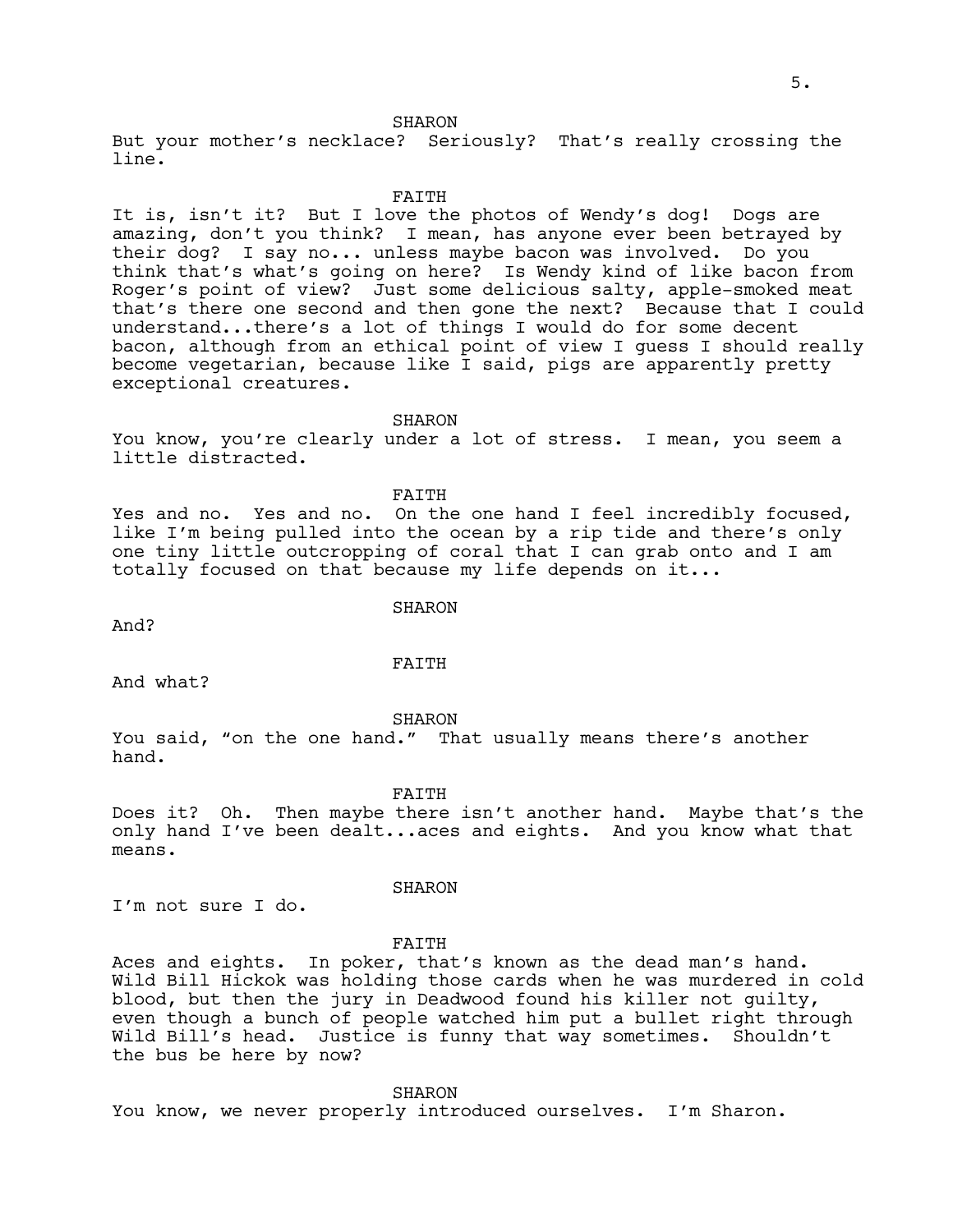FAITH

Faith. I'm Faith. Like the word. Or the George Michael song. Or the famous geyser in Yellowstone National Park. Except without the "old" and the "ful."

**SHARON** 

Well, Faith, I may be completely misreading the situation here, but I'm a little worried that you might be about to do something that maybe you shouldn't do.

FAITH

Like what?

SHARON

I don't know exactly, but I'm kind of adding things up.

FAITH

Really? What do your things add up to?

#### SHARON

Well, you're here at the bus stop waiting for Roger, your fiancé, who is apparently in a relationship with his boss, the about-to-bedivorced Wendy, who has your deceased mother's necklace because Roger gave it to her, not to mention your very detailed story about the murder of Wild Bill Hickok. And then...

FAITH

Then...?

**SHARON** 

Then there's the whole purse thing...how you won't take your hand out of it. That's a little concerning.

FAITH

Oh, I see. Well, maybe I'm rubbing a rabbit's foot, you know, to change my luck. Or maybe it's licorice. Or maybe it's a Glock 9mm handgun. Or maybe this hand gets cold easily because I once got frostbite camping in the Yukon. People keep their hands inside purses for all kinds of reasons.

**SHARON** I'm just worried that you're going to do something you'll regret.

FAITH What makes you think I'll regret it?

SHARON

Faith, please listen to me. I know we just met, but everything that's happened, everything you're going through...I think maybe you just need to take a step back and try to get a little perspective. It doesn't have to be like this.

FAITH But it is like this. This is the way it is like. (laughing to herself) (MORE)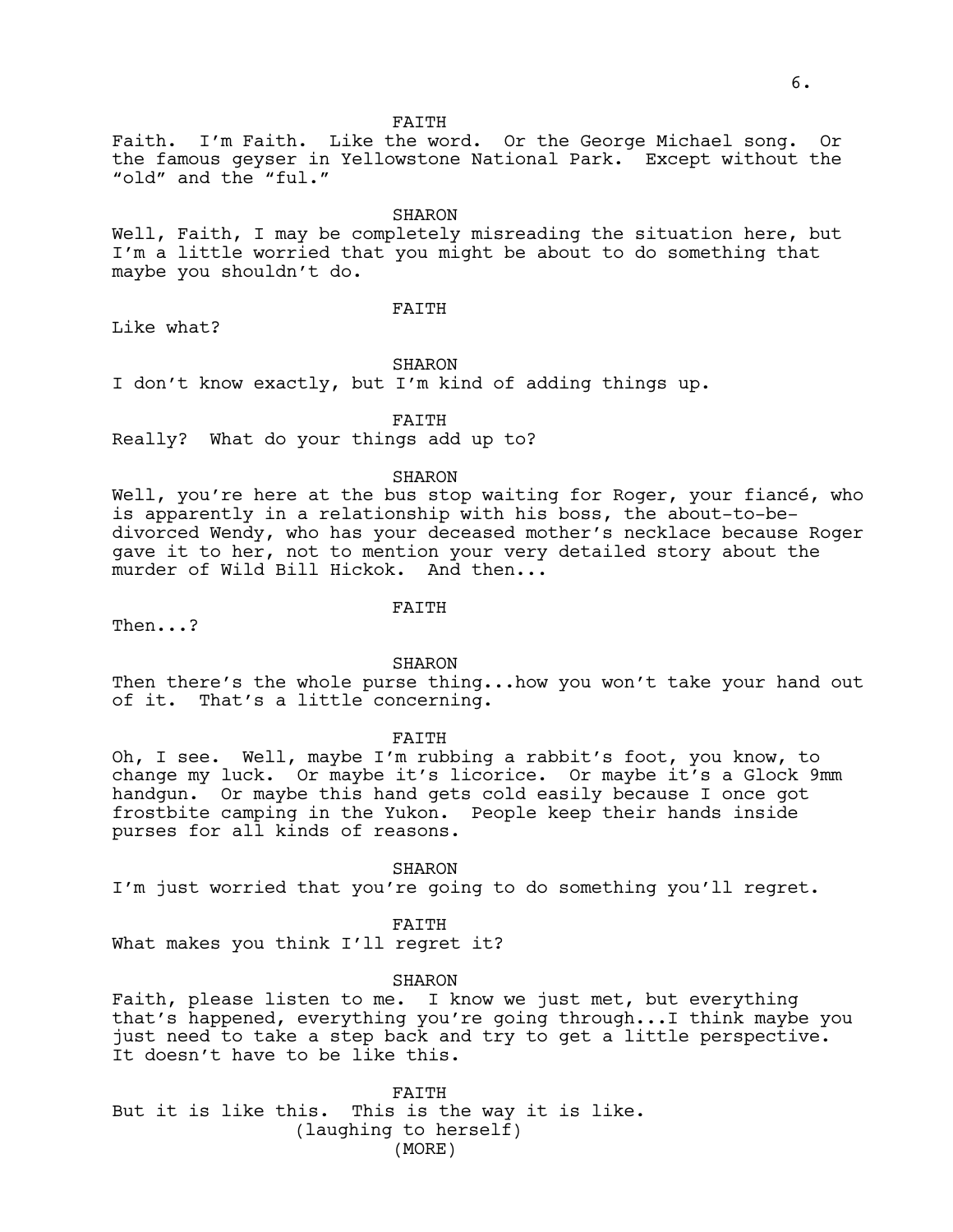#### FAITH (cont'd)

You know when I was little, my mom used to buy these cookies that had trains and boats on them. Not all the time. Just after my father had been slapping her around after he got a few beers into him. We'd go to the store and get these cookies after he passed out on the sofa. They were a special treat. For both of us. I think it was her way of trying to say that everything was going to be okay...which it never was. But I loved those cookies...and my mom...and it's been a long time since I had a special treat to make me feel better. (deep breath)

You know what's weird? I haven't slept in three days, but I have never felt more awake in my life.

#### **SHARON**

See, that's my point! You're not yourself! You can't go three days without sleeping and not get a little crazy! Why don't you let me call someone for you? How would that be? Maybe a friend or a relative?

FAITH

It's not their problem. I'm the one with the problem. It's up to me to fix it.

SHARON

Then a counselor...or maybe there's a hotline you can call or something?

FAITH

You know, I've heard of suicide hotlines and appliance repair hotlines, but I don't think there's an I'm Going to Kill a Lying, Cheating, Stealing, Scumbag Man hotline...although if there was, let's face it, they'd need about eight hundred operators.

SHARON

Faith, you can't just kill a man for cheating on you!

FAITH

No? Check your religious texts. Plenty of them are very enthusiastic about killing women for committing adultery. Well, you know what I say? I say it's time to even things up.

**SHARON** 

I...okay, between us, I agree with you. I do! Especially with that business about your mom's necklace. But it's against the law!

FAITH

Oh no no no. It's only against the laws written by men. And you see, that's where we women have made a big mistake, thinking those laws should apply to us. But I've pretty much had it with men and their laws, and telling women what we can and can't do. Haven't you?

SHARON

Actually, that's a really good point. But you'll still be arrested!